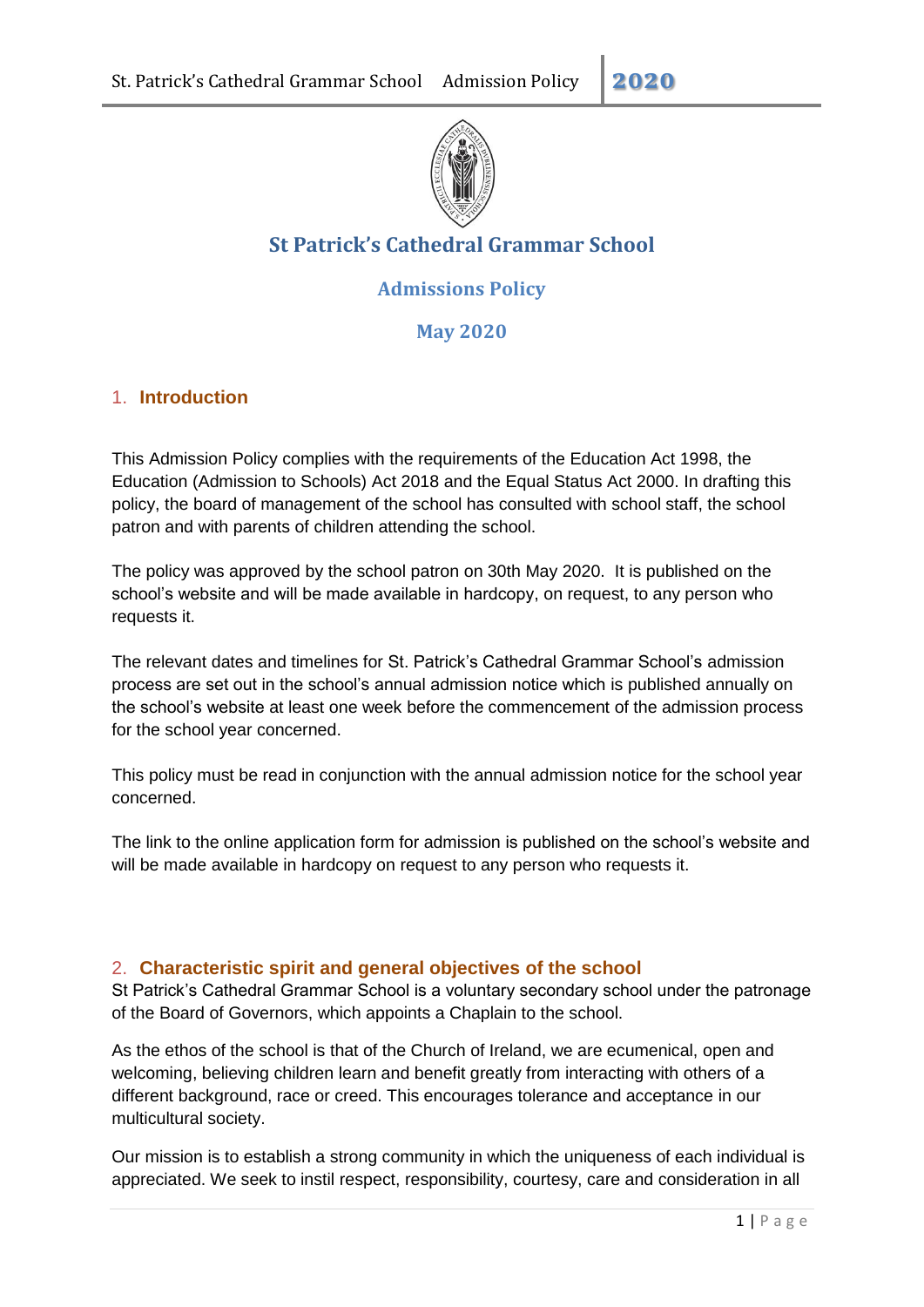members of the school community. We endeavour to develop a love of learning in our students and we encourage them to work hard and strive for success in both their academic studies and extra-curricular activities. We try to create an atmosphere which is conducive to learning, in which we can help all students to reach their potential. As students proceed through the school, we expect them to take on more responsibility for their own future prospects through self-motivation. This is to prepare them for further education, their working lives and participation in society.

# 3. **Admission Statement**

St. Patrick's Cathedral Grammar School will not discriminate in its admission of a student to the school on any of the following:

- (a) the gender ground of the student or the applicant in respect of the student concerned,
- (b) the civil status ground of the student or the applicant in respect of the student concerned,
- (c) the family status ground of the student or the applicant in respect of the student concerned,
- (d) the sexual orientation ground of the student or the applicant in respect of the student concerned,
- (e) the religion ground of the student or the applicant in respect of the student concerned,
- (f) the disability ground of the student or the applicant in respect of the student concerned,
- (g) the ground of race of the student or the applicant in respect of the student concerned,
- (h) the Traveller community ground of the student or the applicant in respect of the student concerned, or
- (i) the ground that the student or the applicant in respect of the student concerned has special educational needs

As per section 61(3) of the Education Act 1998, 'civil status ground', 'disability ground', 'discriminate', 'family status ground', 'gender ground', 'ground of race', 'religion ground', 'sexual orientation ground' and 'Traveller community ground' shall be construed in accordance with section 3 of the Equal Status Act 2000.

St. Patrick's Cathedral Grammar School is a school whose objective is to provide education in an environment which promotes certain religious values and does not discriminate where it admits, in preference to others, a student who is a member of, or has, through active participation, become an accustomed member of the Church of Ireland or other Protestant churches or reformed traditions of Christianity that are members of the Irish Council of Churches or belongs to an inter-church family where at least one parent is a member of the Church of Ireland or where one parent is a member of another Protestant church or Reformed tradition of Christianity that are members of the Irish Council of Churches.

Similarly, the school does not discriminate where it refuses to admit as a student a person who is not a member or an accustomed member of the Church of Ireland or other Protestant church or reformed tradition of Christianity and it is proved that the refusal is essential to maintain the ethos of the school.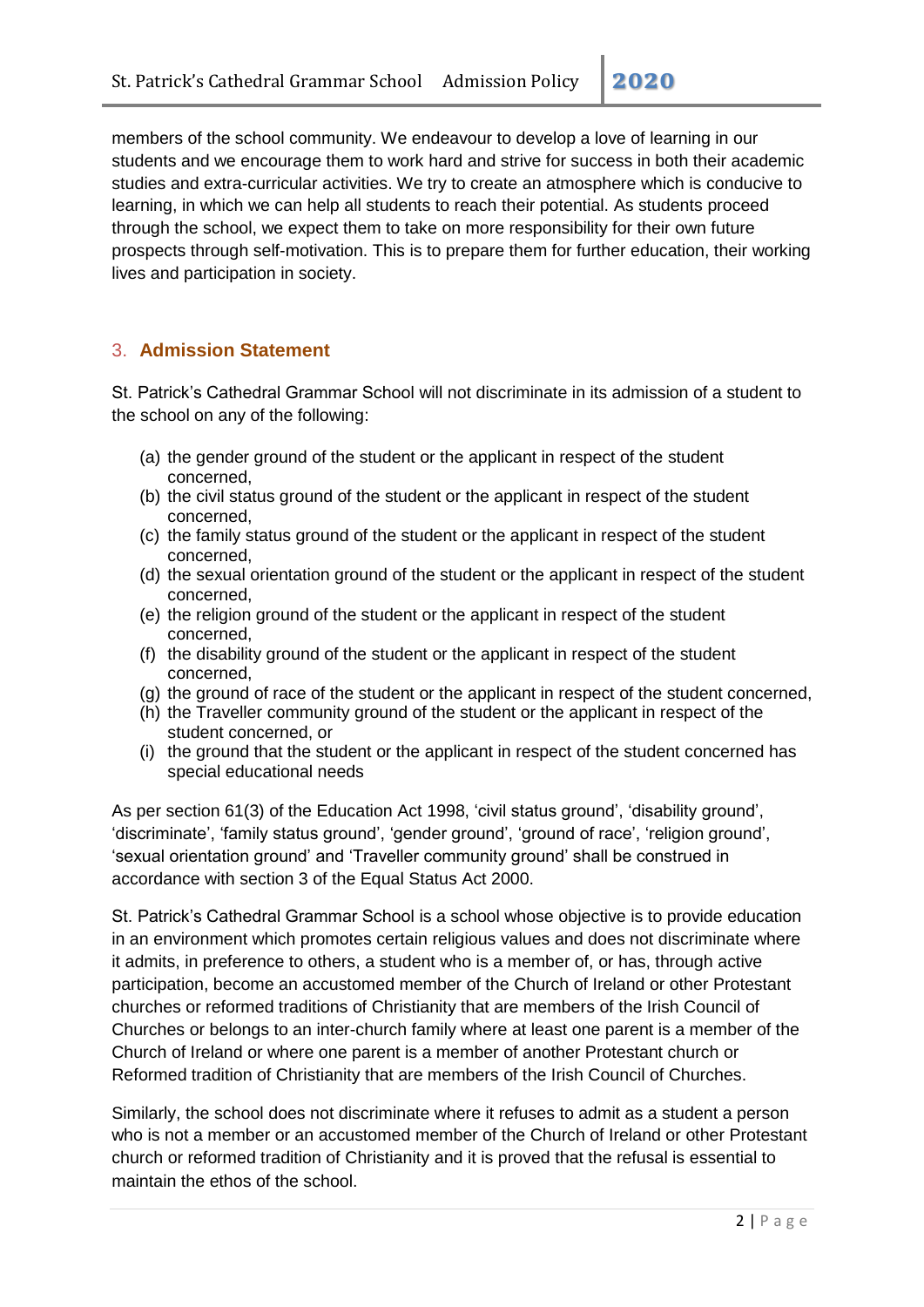### 4. **Admission of Students**

St. Patrick's Cathedral Grammar School shall admit each student seeking admission except where –

- a) the school is oversubscribed (please see Section 5. below for further details)
- b) a parent of a student, when required by the principal in accordance with section 23(4) of the Education (Welfare) Act 2000, fails to confirm in writing that the code of behaviour of the school is acceptable to him or her and that he or she shall make all reasonable efforts to ensure compliance with such code by the student
- c) It is proved that the refusal is essential to maintain the ethos of the school.

#### 5. **Oversubscription**

In the event that the school is oversubscribed, all applicants that have attended St. Patrick's Cathedral Choir School for not less than four years and have been full and active members of either the boys' or girls' Cathedral Choirs for the full duration of that time will be offered a place irrespective of any other criteria. All additional places will be offered according to a number of different criteria which are outlined below and which will be incorporated into a points system for those applications that are received within the timeline for receipt of applications as set out in the school's annual admission notice:

Points may be awarded to candidates in one or more of the following categories:

(a) Affiliation with Particular Religious Traditions

- Children who are members of, or have, through active participation, become accustomed members of the Church of Ireland.
- Children who are members of, or have, through active participation, become accustomed members of other Protestant churches or reformed traditions of Christianity that are members of the Irish Council of Churches.
- Children of inter-church families where at least one parent is a member of the Church of Ireland or where one parent is a member of another Protestant church or Reformed tradition of Christianity that are members of the Irish Council of Churches

Note: In order to confirm eligibility for priority points in any of the above categories, the school reserves the right to seek additional supporting information e.g. baptismal certificates and /or clerical letters of verification of attendance prior to the offering of places.

#### (b) Siblings

- Children who are brothers or sisters of pupils currently attending the school
- Children who are brothers or sisters of past pupils (or pupils that will have left the school by the time the applicant starts attending)

Note: The school-leaving year of the sibling or past-pupil may affect the number of points allocated.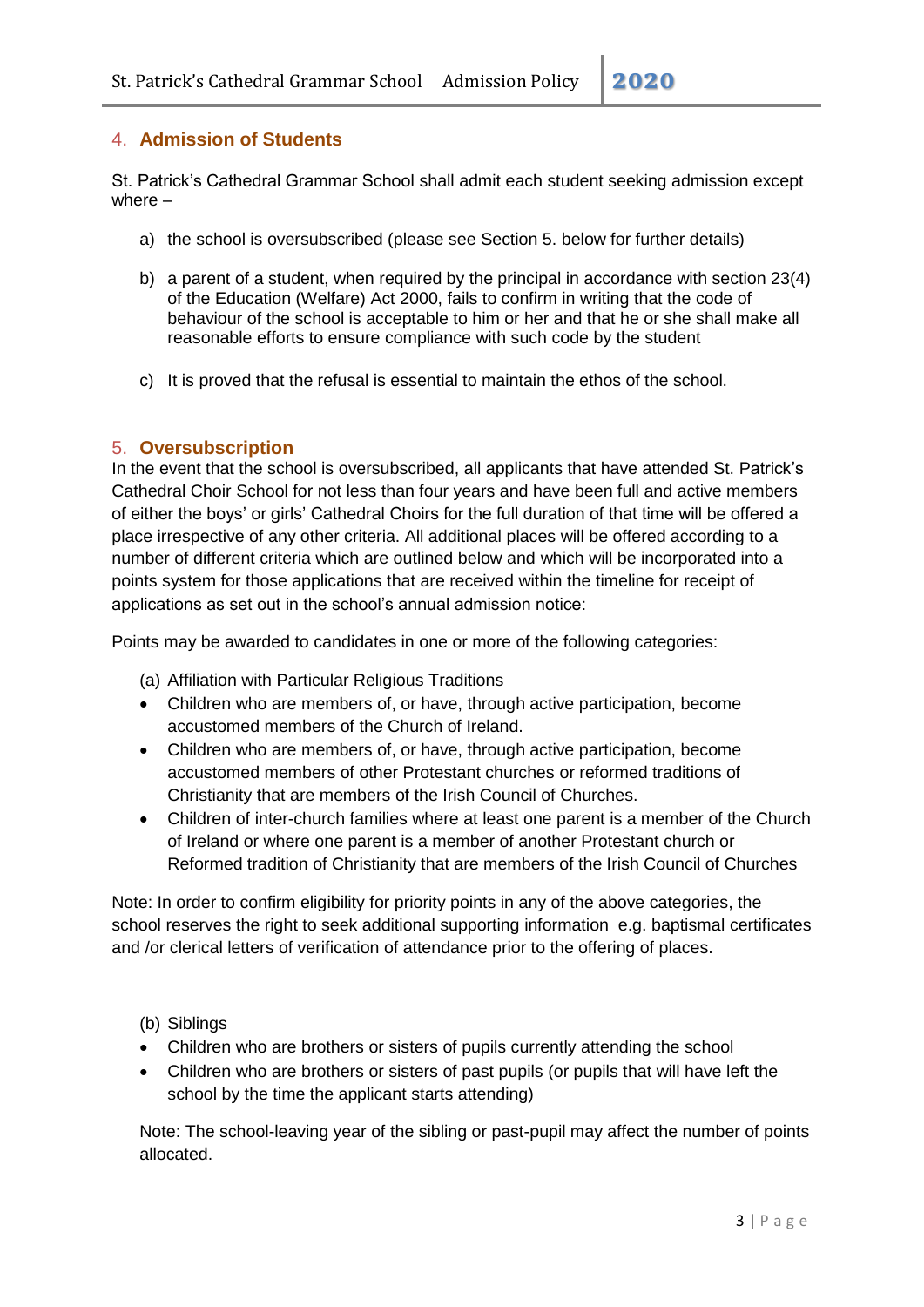- (c) Parents and Guardians
- Children of a parent or a guardian who is a past pupil
- (d) The Cathedral Community
- Children who are members of families who have a proved connection with or who have been of service to the Grammar School, Saint Patrick's Cathedral Choir school or Saint Patrick's Cathedral. Points in this category will be awarded at the sole discretion of the Board of Management.
- (e) Schools
- Children who have attended a school or schools under Protestant management taking account of the total number of years of attendance.
- (f) Proximity to the school
- Proximity to the school will be determined as being the shortest distance by road between the applicant's home address and the school.

In the event that there are two or more students tied for a place (the number of applicants exceeds the number of remaining places), a system of random selection will be implemented.

Where one or more applicants are siblings of each other they will be grouped together for the purpose of the random selection process. This grouping will apply to any combination of siblings of the same or similar age including twins.

#### **Music Scholarship**

The board of management may, at its sole discretion, offer up to two places at the start of first year to any prospective student considered to be willing and able to make a significant contribution to the unique musical culture of the school through the playing of a musical instrument. Any such place will be offered solely on the basis of an independently assessed audition and the points system will not apply. Further details about the music scholarship are available by request from the school office.

#### 6. **What will not be considered or taken into account**

In accordance with section 62(7)(e) of the Education Act, the school will not consider or take into account any of the following in deciding on applications for admission or when placing a student on a waiting list for admission to the school: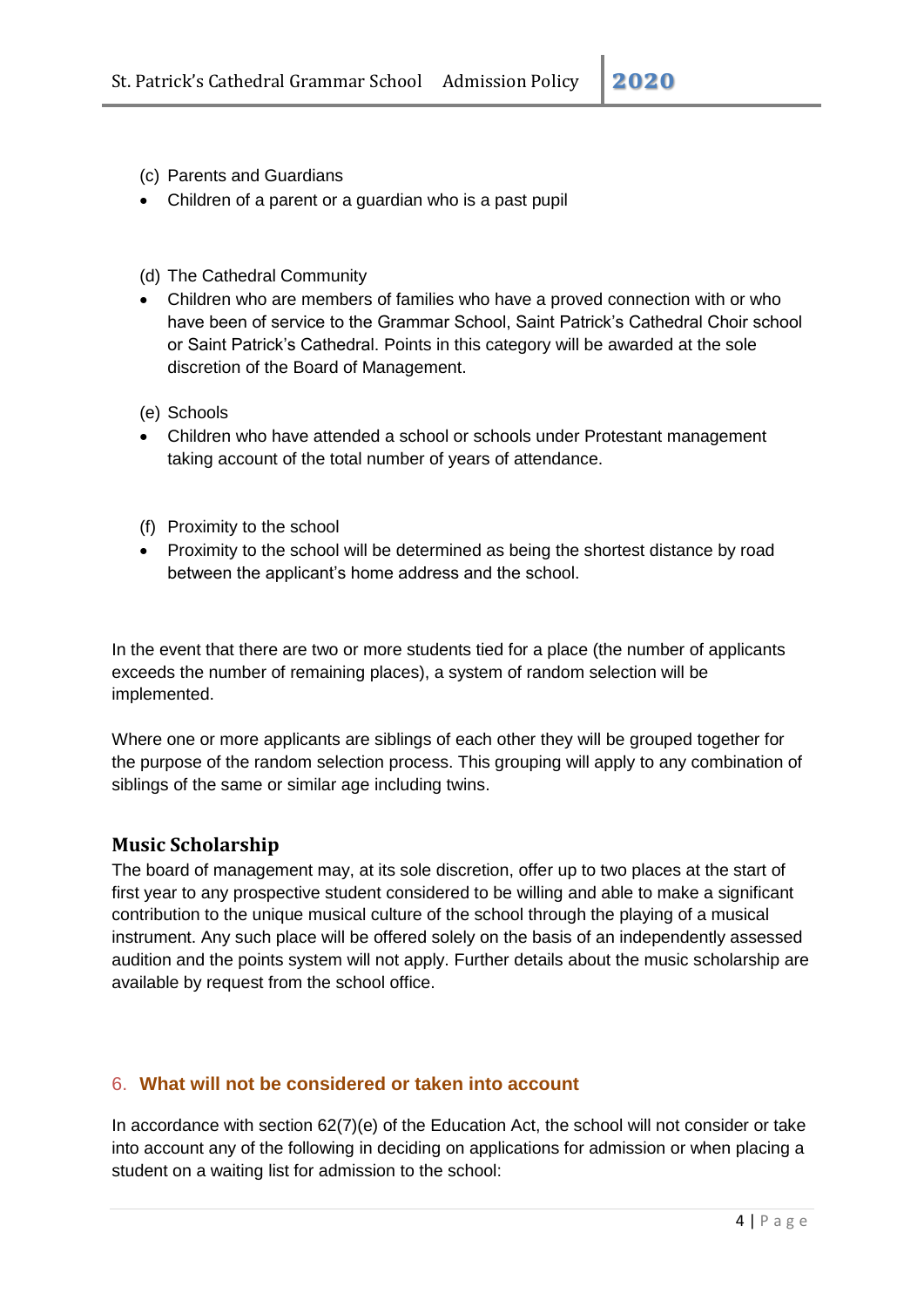- a) a student's prior attendance at a pre-school or pre-school service.
- b) the payment of fees or contributions (howsoever described) to the school;
- c) a student's academic ability, skills or aptitude;
- d) the occupation, financial status, academic ability, skills or aptitude of a student's parents;
- e) a requirement that a student, or his or her parents, attend an interview, open day or other meeting as a condition of admission;
- f) a student's connection to the school by virtue of a member of his or her family attending or having previously attended the school; other than siblings of a student attending or having attended the school and/or parents of a student having attended the school (to a maximum of 25% of the available spaces as set out in the school's annual admission notice).
- g) the date and time on which an application for admission was received by the school. This is subject to the application being received at any time during the period specified for receiving applications set out in the annual admission notice of the school for the school year concerned.

#### 7. **Decisions on applications**

All decisions on applications for admission to St. Patrick's Cathedral Grammar School will be based on the following:

- Our school's admission policy
- The school's annual admission notice (where applicable)
- The information provided by the applicant in the school's official application form received during the period specified in our annual admission notice for receiving applications

(Please see section 13 below in relation to applications received outside of the admissions period and section 14 below in relation to applications for places in years other than the intake group.)

Selection criteria that are not included in our school admission policy will not be used to make a decision on an application for a place in our school.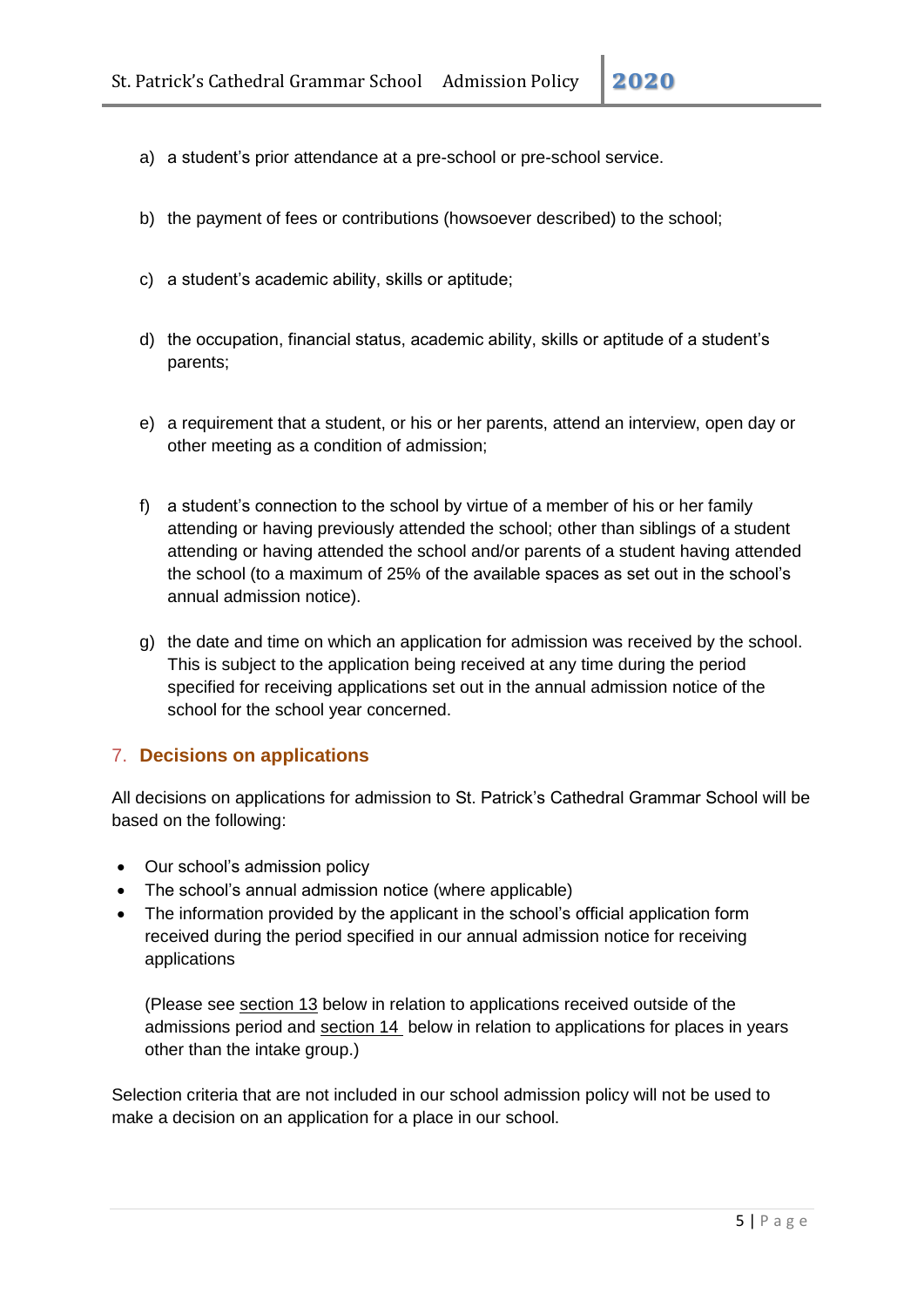### 8. **Notifying applicants of decisions**

Applicants will be informed in writing by email as to the decision of the school, within the timeline outlined in the annual admissions notice.

If a student is not offered a place in our school, the reasons why they were not offered a place will be communicated in writing to the applicant, including, where applicable, details of the student's ranking against the selection criteria and details of the student's place on the waiting list for the school year concerned.

Applicants will be informed of the right to seek a review/right of appeal of the school's decision (see [section 17](#page-8-0) below for further details).

### 9. **Acceptance of an offer of a place by an applicant**

In accepting an offer of admission from St. Patrick's Cathedral Grammar School, you must indicate—

(i) whether or not you have accepted an offer of admission for another school or schools. If you have accepted such an offer, you must also provide details of the offer or offers concerned and

(ii) whether or not you have applied for and awaiting confirmation of an offer of admission from another school or schools, and if so, you must provide details of the other school or schools concerned.

Applicants should be aware that failure to disclose this information on the acceptance of a place may lead to an offer being withdrawn by the school.

### 10.**Circumstances in which offers may not be made or may be withdrawn**

An offer of admission may not be made or may be withdrawn by St. Patrick's Cathedral Grammar School where—

- (i) it is established that information contained in the application is false or misleading.
- (ii) an applicant fails to confirm acceptance of an offer of admission on or before the date set out in the annual admission notice of the school.
- (iii) the parent of a student, when required by the principal in accordance with section 23(4) of the Education (Welfare) Act 2000, fails to confirm in writing that the code of behaviour of the school is acceptable to him or her and that he or she shall make all reasonable efforts to ensure compliance with such code by the student; or
- (iv) an applicant has failed to comply with the requirements of 'acceptance of an offer' as set out in section 9 above.

The board of management has a duty of care to ensure as far as practicable the health and safety of the students and staff of the school. In addition, the board of management is required under section 15(1) of the Education Act 1998 to provide, or cause to be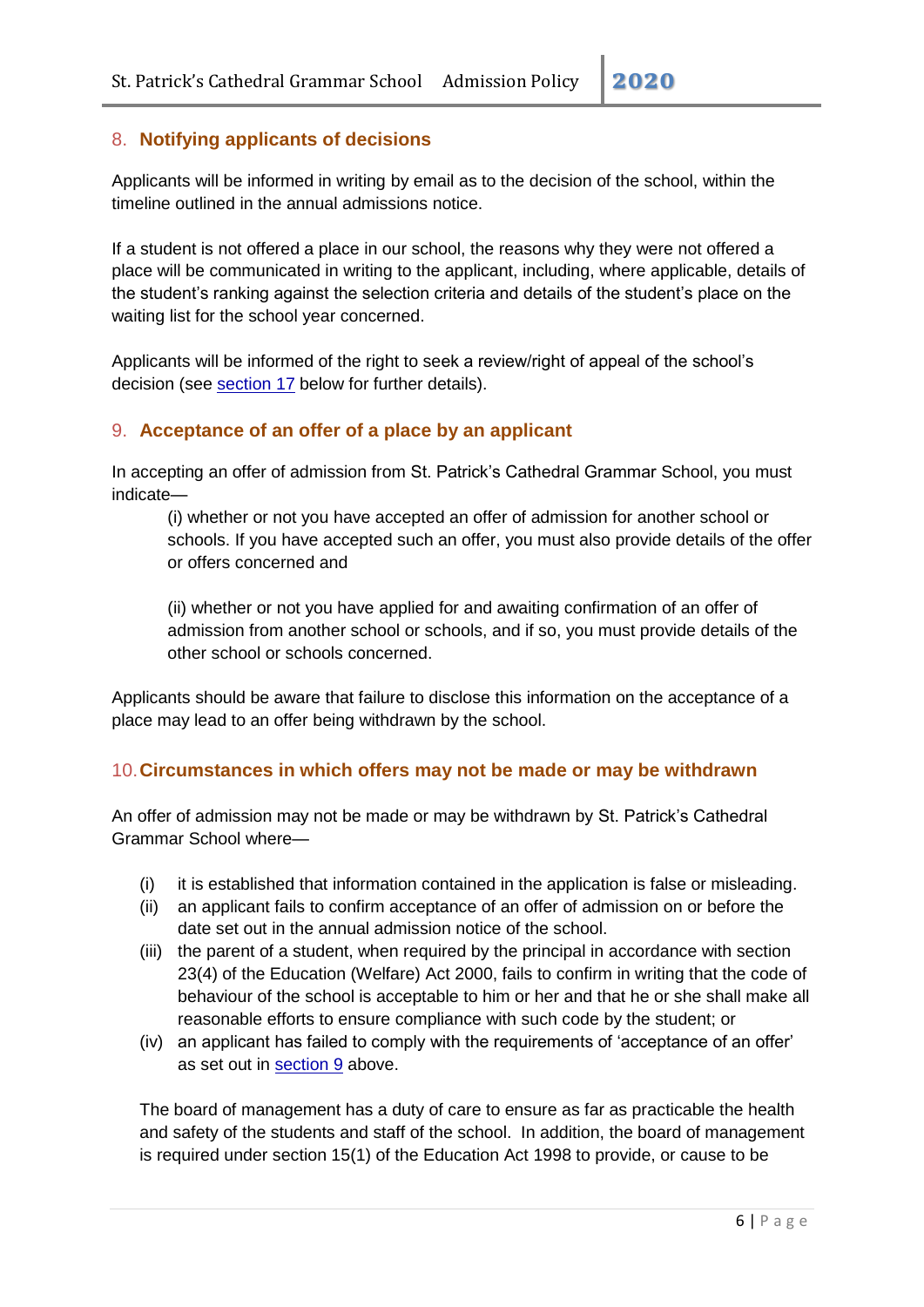provided, an appropriate education for each student at the school for which that board has responsibility.

An application for admission may be refused, therefore, where the admission of the applicant would pose a significant risk to the health and safety of the applicant or students and staff of the school, or risk significantly interfering with the right of other students to an appropriate education.

# 11.**Sharing of Data with other schools**

Applicants should be aware that section 66(6) of the Education (Admission to Schools) Act 2018 allows for the sharing of data between schools in order to facilitate the efficient admission of students. Section 66(6) allows a school to provide a patron or another board of management with a list of the students in relation to whom—

- (i) an application for admission to the school has been received,
- (ii) an offer of admission to the school has been made, or
- (iii) an offer of admission to the school has been accepted.

The list may include any or all of the following:

- (i) the date on which an application for admission was received by the school;
- (ii) the date on which an offer of admission was made by the school;
- (iii) the date on which an offer of admission was accepted by an applicant;

(iv) a student's personal details including his or her name, address, date of birth and personal public service number (within the meaning of section 262 of the Social Welfare Consolidation Act 2005 ).

### 12.**Waiting list in the event of oversubscription**

In the event of there being more applications to the school year concerned than places available, a waiting list of students whose applications for admission to St. Patrick's Cathedral Grammar School were unsuccessful due to the school being oversubscribed will be compiled and will remain valid for the school year in which admission is being sought.

Placement on the waiting list of St. Patrick's Cathedral Grammar School is in the order of priority assigned to the students' applications after the school has applied the selection criteria in accordance with this admission policy.

Offers of any subsequent places that become available for and during the school year in relation to which admission is being sought will be made to those students on the waiting list, in accordance with the order of priority in relation to which the students have been placed on the list.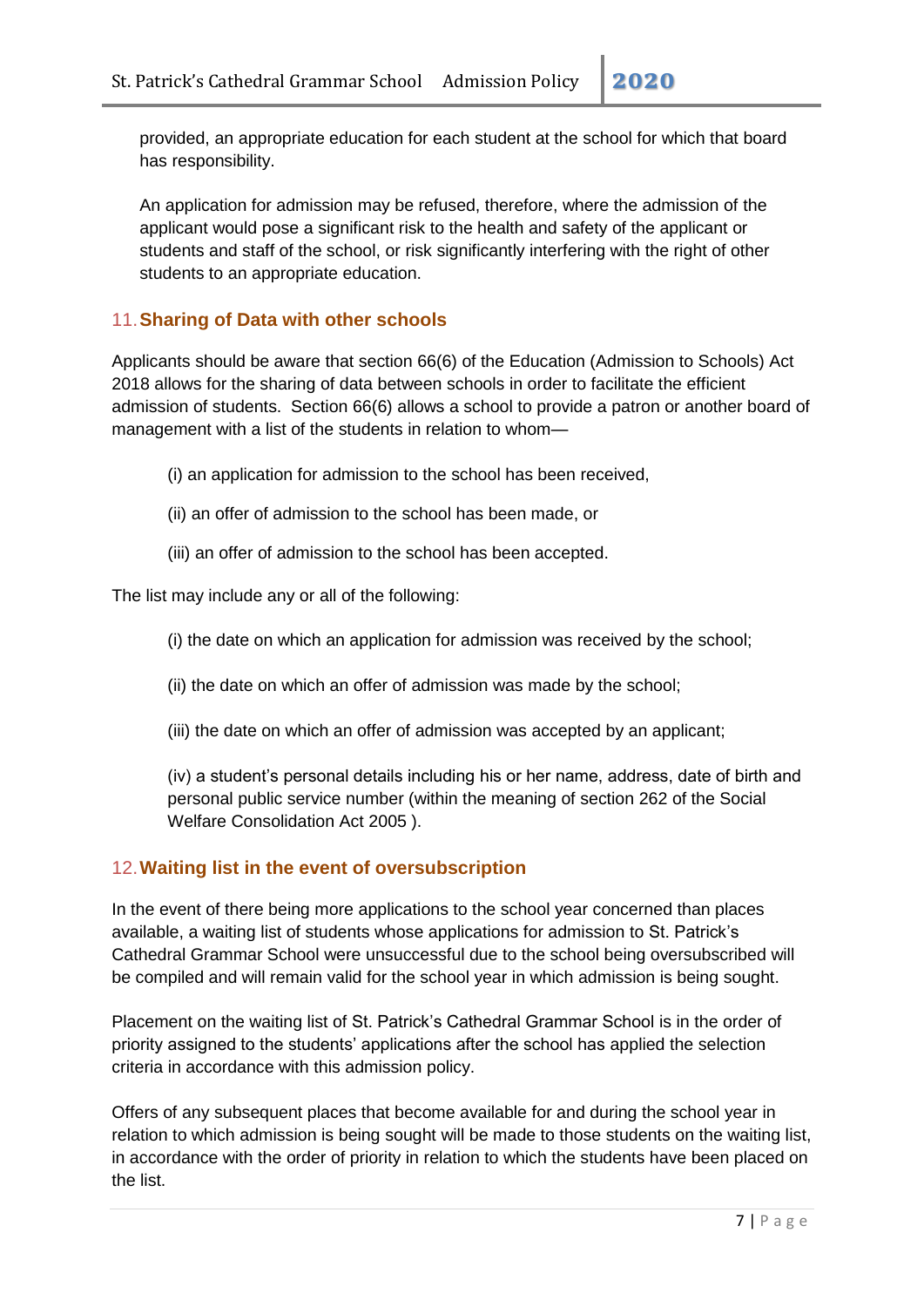# 13.**Late Applications**

All applications for admission received after the closing date as outlined in the annual admission notice will be considered and decided upon in accordance with our school's admissions policy, the Education Admissions to School Act 2018 and any regulations made under that Act.

Late applicants will be notified of the decision in respect of their application not later than three weeks after the date on which the school received the application. Late applicants will be offered a place if there is a place available. In the event that there is no place available, the name of the applicant will be added to the waiting list.

## 14.**Procedures for admission of students to other years and during the school year**

Subject to the availability of a place in the relevant year group the Board of Management, in consultation with the Principal, will consider all relevant factors before offering a place to an applicant to the school to classes or years other than the school's intake group

 $\triangleright$  Preference will be given to Church of Ireland pupils and pupils of other Protestant denominations.

- $\triangleright$  Priority will be given to siblings of current students.
- $\triangleright$  A letter explaining why a change of school is sought must be provided
- $\geq$  The pupil must be of an appropriate age to enter the particular class

 $\triangleright$  Two recent reports from the previous school must be supplied with the application. The previous school will be contacted to obtain information regarding the prospective pupil to clarify any issues arising from their school reports to ensure as far as practicable that admission of the pupil will not impact negatively the health and safety of the students and staff of the school.

The board of management has a duty of care to ensure as far as practicable the health and safety of the students and staff of the school. In addition, the board of management is required under section 15(1) of the Education Act 1998 to provide, or cause to be provided, an appropriate education for each student at the school for which that board has responsibility.

An application for admission may be refused, therefore, where the admission of the applicant would pose a significant risk to the health and safety of the applicant or students and staff of the school, or risk significantly interfering with the right of other students to an appropriate education.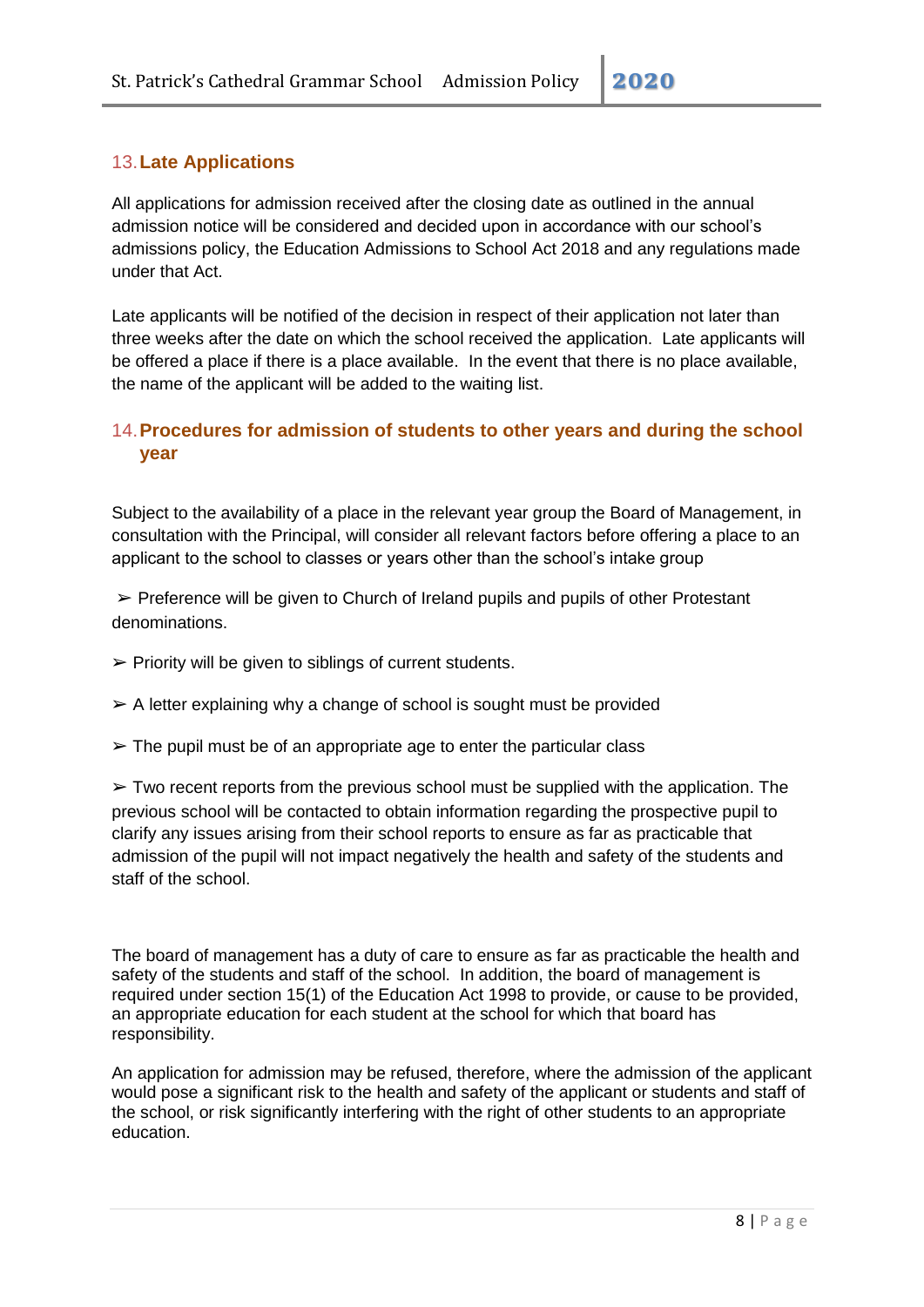#### **Siblings of Applicants who receive a place other than at the start of First Year**

In the event that an applicant is offered a place in the school other than at the start of first year from a waiting list or otherwise and accepts that place, and, the applicant has a sibling who applies or has applied for a place then the sibling will be allocated the priority points according to section 1.1.b and any relevant waiting list will be revised accordingly.

#### 15.**Declaration in relation to the non-charging of fees**

The board of St. Patrick's Cathedral Grammar School or any persons acting on its behalf shall not, except in accordance with section 64 of the Education (Admission to Schools) Act 2018, charge fees for or seek payment or contributions (howsoever described) as a condition of-

- (a) an application for admission of a student to the school, or
- (b) the admission or continued enrolment of a student in the school.

#### 16. **Arrangements regarding students not attending religious instruction**

A parent of a student, or a student who has reached the age of 18, who wishes to attend St. Patrick's Cathedral Grammar School without attending religious instruction should make a written request to the Principal. A meeting will be then be arranged with the parent(s) or the student, as the case may be, to discuss how the request may be accommodated by the school.

#### <span id="page-8-0"></span>17. **Reviews/appeals**

#### **Review of decisions by the board of Management**

The parent of the student, or in the case of a student who has reached the age of 18 years, the student, may request the board to review a decision to refuse admission. Such requests must be made in accordance with Section 29C of the Education Act 1998.

The timeline within which such a review must be requested and the other requirements applicable to such reviews are set out in the procedures determined by the Minister under section 29B of the Education Act 1998 which are published on the website of the Department of Education and Skills.

The board will conduct such reviews in accordance with the requirements of the procedures determined under Section 29B and with section 29C of the Education Act 1998.

**Note:** Where an applicant has been refused admission due to the school being oversubscribed, the applicant **must request a review** of that decision by the board of management prior to making an appeal under section 29 of the Education Act 1998.

Where an applicant has been refused admission due to a reason other than the school being oversubscribed, the applicant **may request a review** of that decision by the board of management prior to making an appeal under section 29 of the Education Act 1998.